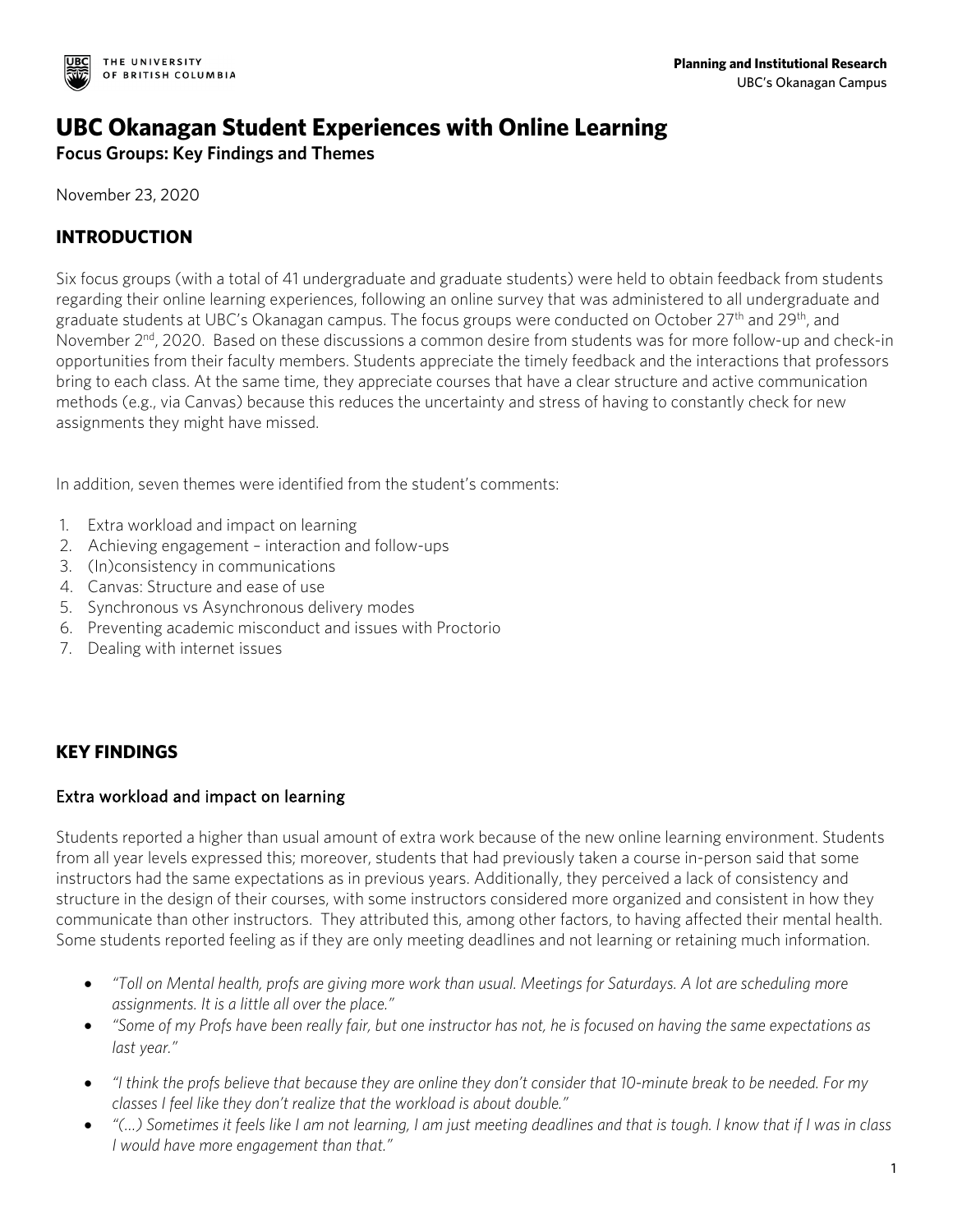

• *"I'm a verbal learner and within Canvas that's not the same. I struggle to maintain the course material and it seems like there is a lot more course material."*

#### *Smaller regular assignments are better for managing workload and for learning.*

Students suggested that smaller projects and assignments on a more regular basis would be easier for them to manage than having one larger assignment worth a considerable portion of their final grade. Students indicated that with smaller assignments, they would receive more feedback more often, improving their learning, and they felt that would be less pressure on them for the midterms and finals. They suggested that this approach would only work if they received feedback from their instructors/TAs in a timely manner.

- *"I definitely feel more, smaller assignments are better than huge chunky assignments. I've been given a lot of huge assignments in all my classes and they are all due at once."*
- *"In regards to essays, what I really like is one of my profs has divided the essay assignment into small portions due each week. These are all divided into being worth 5% each and it makes it easier because you have more feedback. I find I like papers to be divided into other sections. But with weekly assignments it only works if you get feedback in a timely manner."*
- *"(…) But if you decide to do weekly assignments you should decide to do weekly gradings. And quite frankly, I am not finding that. In one class she grades them, the day after the assignment and that is not helpful. I could have used that information for my next submission."*
- *"Regarding feedback – from my courses has been extremely limited. By the time we even get feedback, the next assignment is due and I'm not really learning, I'm just guessing what is going on."*
- *"On the topic of weekly assignments, it has been so difficult to stay on top of them and I'm in my 4th year now and talking to friends we are all just trying to get it done. I feel like I am proactive with assignments and I still feel behind."*
- *"One of my classes has replaced a midterm with small quizzes with questions that would be on a midterm. I think it also helps for those who struggle with test anxiety."*

#### Achieving engagement – Interaction and follow-ups

Students said that they miss the social aspect of in-person classes and the additional communication opportunities that can occur there (e.g., reaching out to other students or the instructors after class). One of the ways in which students suggested this could provide more value to their courses is by facilitating avenues for interaction and engagement (e.g., breakout rooms).

- *" In my first year I had some big group projects and that connection really helped me in the later course years and first year students this year won't get that and I feel bad for them."*
- *"I know lots of people hate group projects but I really like them. And I know it is harder to schedule but I like them to socially connect. In some classes I don't know anyone's name. I really like breakout rooms."*
- *"Constant pauses and check ins from Profs are nice. For a class that is 1.5 hours, it's more engaging when they are stopping."*
- *"A lot of my lectures have these polls and if a lot of the class gets it wrong the Prof can spend more time on that part."*

## (In)consistency in communications

Some students said that they feel confused because of a lack of clear structure of the course and not knowing where they can find information for new assignments, deadlines, etc. For example, some students mentioned a discrepancy in the information provided in Canvas compared with the course syllabus. In addition to this, students reported further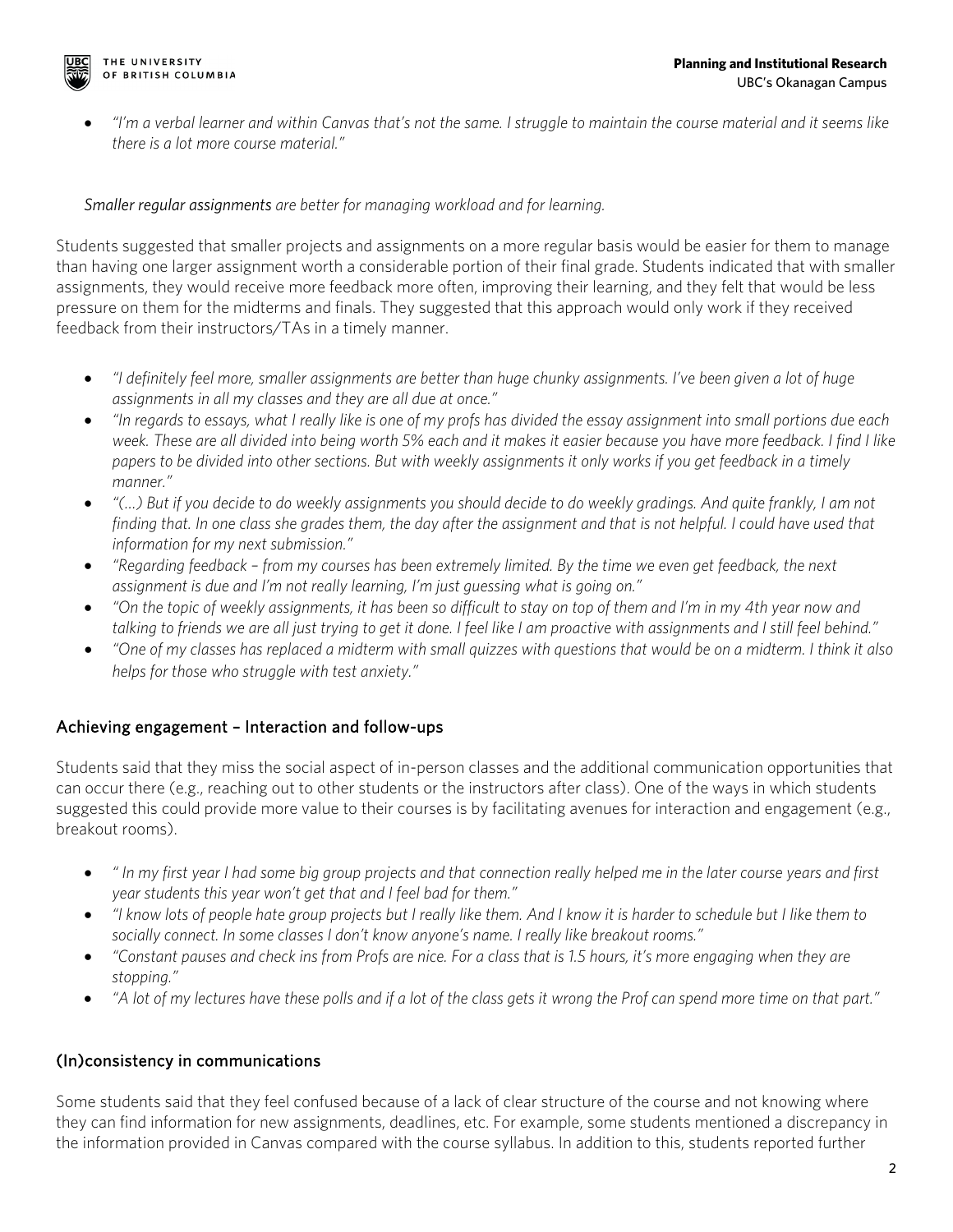

confusion when there are sudden/last-minute changes to the syllabus or course schedule. Finally, students reported additional stress when there is a lack of clear communication from their instructors regarding the course, compared with feeling lower stress levels with their courses where instructors communicate well.

- *"The way the communication is with the instructors and students. For example, there is a lot of confusion on the due dates, sometimes they are indicated on Canvas but not on the syllabus. Sometimes the information is overloaded.*
- *"I really want to build on that inconsistency, I have one prof who is very thorough with his Canvas course and sending out regular emails. And on the other side of that there are profs that are not communicating."*
- *"One TA sends emails to the class once a month, to make herself known to the class, not too many of them (the students) are connecting with them. They [the TA's] aren't just an email address."*
- *"I'm finding profs are adding things to assignments and adjusting the syllabus. It's making it hard that the profs are still changing things. I've had deadlines pushed forward too. I have two jobs and I need to pay rent, and it makes it hard when those deadlines change and I need to try and adjust my schedule."*
- *"Talking about being in different faculties I am in [Program Name] classes and it is going really well – the Profs talk about how they are communicating with one another and that is going really well. I am in 4 courses, and the other 2 in other faculties aren't as consistent."*

# Canvas: Structure and ease of use

Students did provide examples of instructors using Canvas in a very organized way. In these courses, they indicated that instructors are using the available tools within Canvas to communicate well, and to keep them engaged with the course material. Students said that having the ability to answer a quiz multiple times in Canvas, and even getting some tips/help in getting to the right answer has helped them learn more than the traditional one-try, no-help quizzes. In some instances though, students found the quiz option in Canvas not ideal for certain types of course examinations.

- *"[Course name] with Prof [Instructor name]: my prof creates these to do lists each week on the order of what you should do (read/watch) and it is really great"*
- *"[Course name]: She will send out a module every week and lays out what you need to do for that week. It also outlines what you will do in the Lab and you can download what you need."*
- *"I took [Course name] course online in summer and it was all outlined very clear and there was announcements each week and it was all very predictive and easy. It took 20 minutes to write a reading response rather than 3 hours. It also didn't have a time restriction (on tests/quizzes) and helped cemented what was really important."*
- *"One of my profs is doing Canvas quizzes, there are some downsides but he has made it with unlimited attempts with no time limit, I find I put a lot more work into it. I think if they are limited in time or attempts – I won't spend the time."*
- *"I've found a lot of the mid-terms are poorly executed on Canvas. A lot have multiple choice, especially in [Program Name] that doesn't make sense."*

# Synchronous vs Asynchronous Delivery Modes

Although the majority seem to prefer synchronous classes, some students said that they see the benefit of having a mix of synchronous and asynchronous options. The former for reasons such as being able to interact, for having a fixed allotted date and amount of time for the lecture; the latter for being able to pause, go at their own pace, and go back and re-watch lectures. Additionally, some students indicated that 10-minute asynchronous videos work best for them and that some instructors might be using videos that are 30 minutes longer than they should be. Some students indicated that they would prefer only one delivery mode, for the sake of consistency.

• *"I have a really good class that does both; synchronous is discussion point, asynchronous is like a podcast or video and it is still relevant. The synchronous is where you get to connect and engage."*